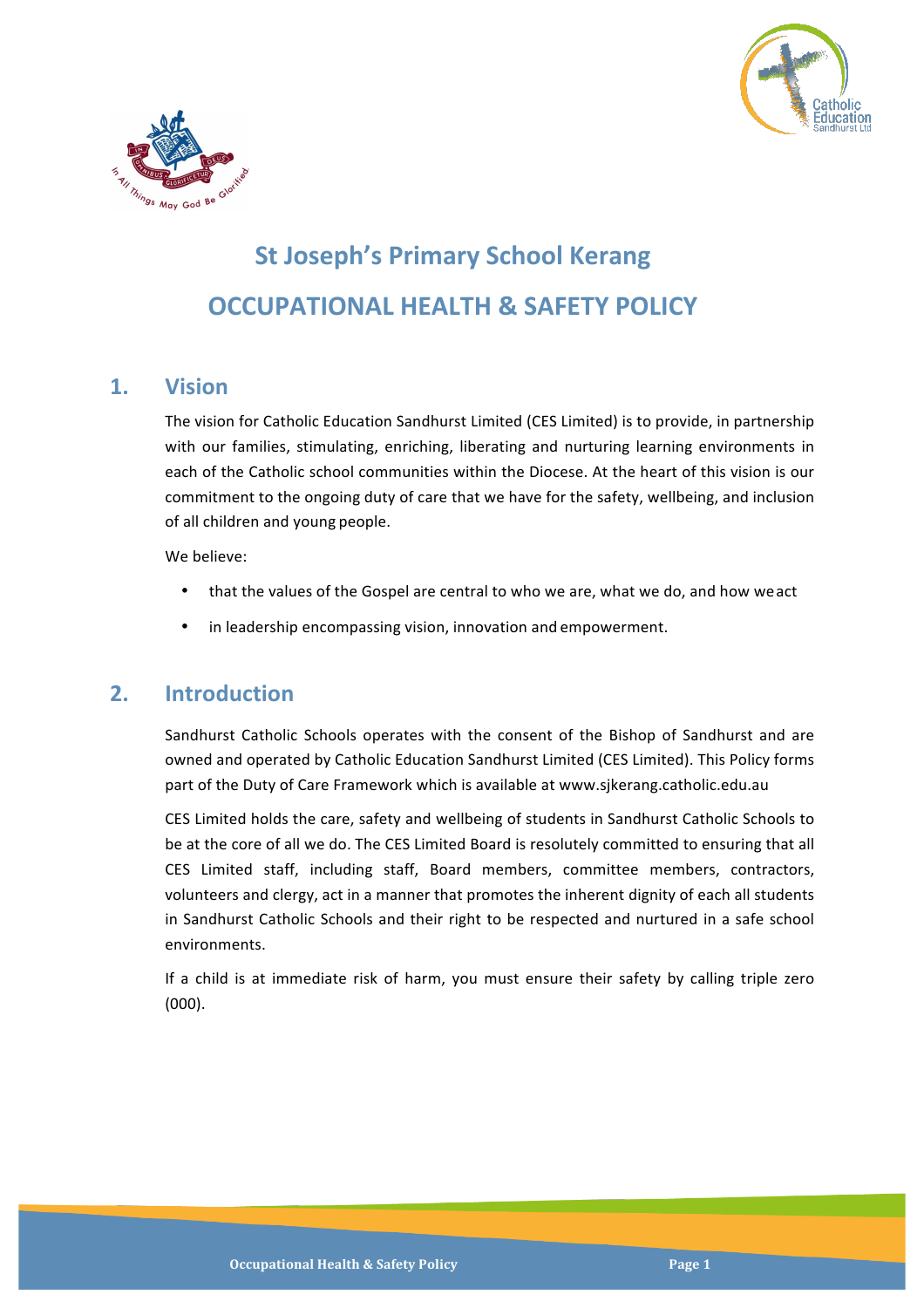## **3. Definitions**

| <b>CES Limited</b>               | <b>Catholic Education Sandhurst Limited</b>          |
|----------------------------------|------------------------------------------------------|
| <b>CES Limited Board</b>         | Board of Directors of CES Limited                    |
| <b>OHS</b>                       | Occupational Health and Safety                       |
| <b>Sandhurst Catholic School</b> | A School which operates with the consent of the      |
|                                  | Bishop of the Catholic Diocese of Sandhurst and is   |
|                                  | owned, operated and governed by CES Limited, where   |
|                                  | formation and education are based on the principles  |
|                                  | of Catholic doctrine, and where the teachers are     |
|                                  | outstanding in true doctrine and uprightness of life |

#### **4. Purpose**

The CES Limited Board is committed to promoting a healthy and safe environment and recognises its obligations under the *Occupation Health and Safety Act 2004* in all Sandhurst Catholic Schools. The school's OHS policy informs staff, students, visitors and other relevant parties that OHS is an integral part of all Sandhurst Catholic Schools' operations.

#### **5. Principles**

- all school staff as well as contractors and visitors have a shared responsibility for contributing to the health and safety of all persons in the workplace and the promotion and maintenance of occupational health and safety
- the dissemination of occupational health and safety information is primarily the responsibility the Principal, who is delegated this responsibility by the Executive Director
- the Principal, in consultation with employees, has the responsibility for developing, implementing and continually the school's Workplace Safety Program.

#### **CES Limited is committed to:**

- Providing safe and healthy workplaces for all staff, students, visitors, contractors and volunteers in accordance with our strategic plan.
- Identifying and maintaining compliance with all relevant Occupational Health and Safety legislation.
- Establishing and maintaining an Occupational Health and Safety Management System (OHSMS) to ensure that our OHS obligations are met.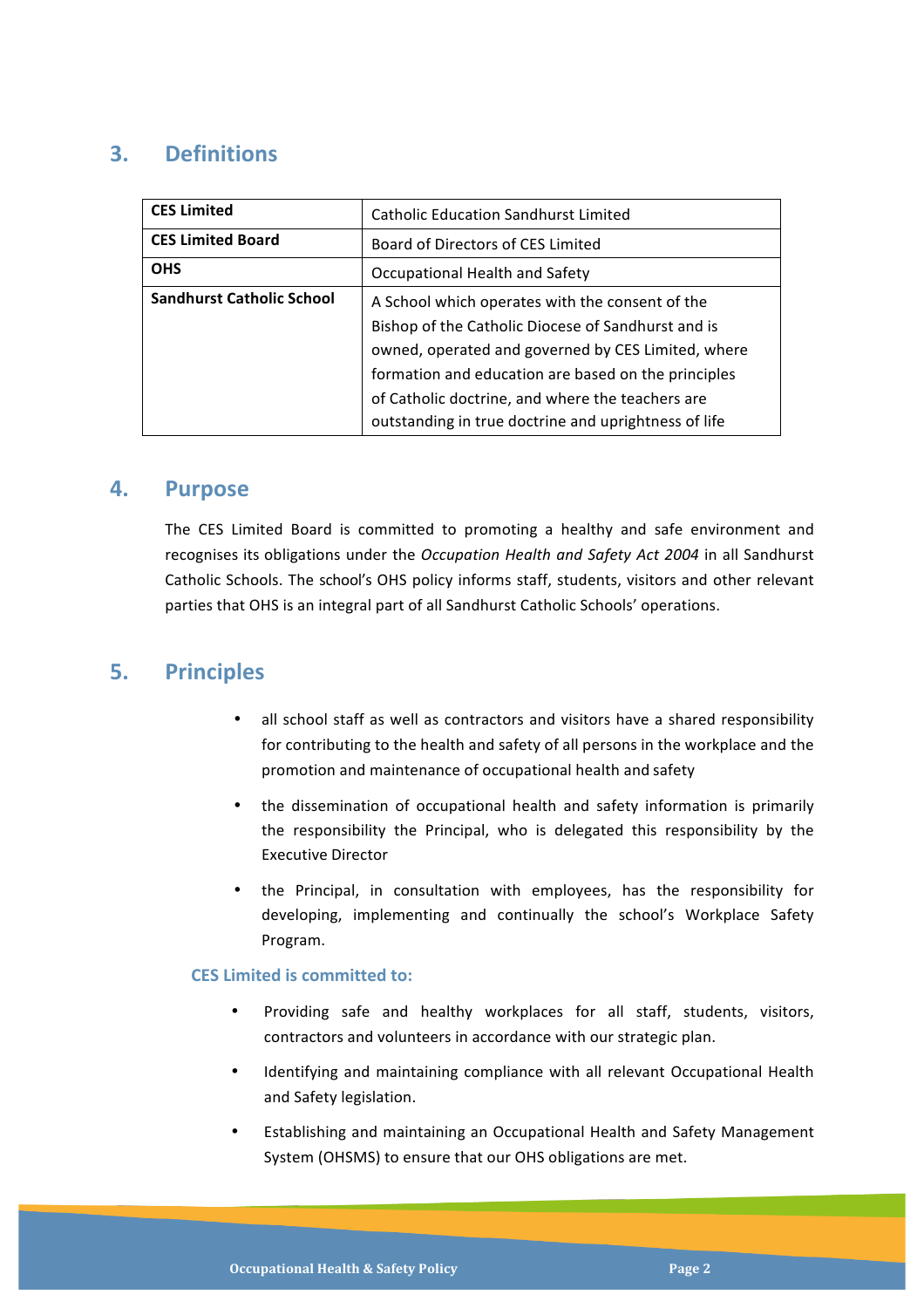Communicating and consulting with staff (and their representatives), managers and other stakeholders on issues and decisions which may impact work health and safety.

#### **6. Scope**

This policy and accompanying procedures apply to all school students and staff.

The Principal and staff at this school are committed to providing a safe and healthy workplaces to staff, visitors, contractors and other parties. The Principal, as the Responsible Person, will follow a systematic approach to OHS risk management to ensure that each Sandhurst Catholic School can meet its OHS obligations and provide OHS information, training and supervision to staff and other relevant parties. The Principal will consult with employees (and their representatives), school leaders and other stakeholders on OHS issues and will work towards resolving any OHS issues by following the school's OHS Issue Resolution procedure. An OHS Committee is established in each school for this purpose.

## **7. Policy Statement**

It is the policy of this school to ensure, as far as practicable, that all employees are safe from injury and risks to health and safety in the workplace. This commitment will be met by ensuring that work practices and procedures adopted throughout the school comply with the acts and regulations governing occupational health, safety and welfare. All persons, including staff, students and visitors to schools, are expected to take all practical measures to ensure a safe and healthy working environment in keeping with the following specifically defined responsibilities.

## **8. Roles, Responsibilities and Delegations**

#### **8.1 Principal Delegations**

The Principal of the school delegates responsibility for the management of OHS issues to the OHS Committee in the school to enable them to act on their behalf.

#### **8.2 Responsibilities of Occupational Health & SafetyCommittee**

An Occupational Health & Safety Committee is formed at the school to:

- facilitate co-operation between the schoolstaff in instigating, developing and carry out measures designed to ensure the health and safety at work of the employees
- to formulate and review the standards, rules and procedures relating to health and safety that are to be carried out or complied within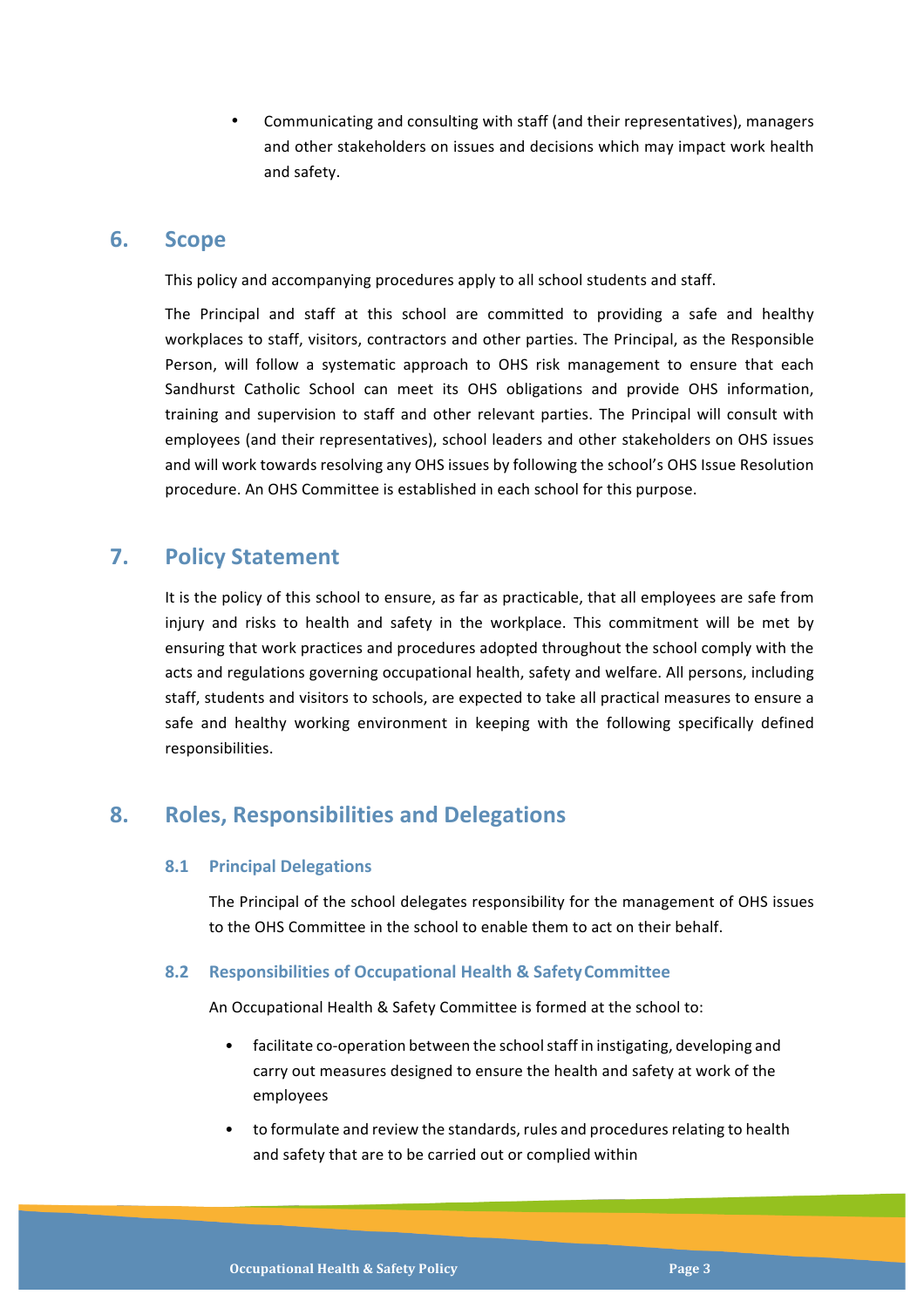- ensure appropriate records under their control are maintained in accordance with the school's OHS policy
- meet at least once every three months; and at any other time if required
- attempt to resolve any issue concerning health or safety that arises in the workplace or from the conduct of the undertaking of the employer, in accordance with the provisions of Part 7, Division 8 of the Act.

#### **8.3 Responsibilities of Employees**

In their own interests and as a legal obligation, all staff at this school have a responsibility to ensure that nothing is done to make health and safety provisions less effective. While at work, staff members must:

- fulfil their duties under OHS legislation and acting in a safe manner
- take reasonable care of their own health and safety and that of others affected by their actions or omissions
- follow safe workplace practices consistent with the extent of their knowledge, control or influence over working conditions and methods
- identify and report any unsafe or unhealthy conditions or behaviour
- ensure that the behaviour of all persons in the workplace is safe and without risk to health
- not intentionally or recklessly interfere with or misuse anything provided at the workplace in the interests of health, safety or welfare
- co-operate with CES Limited with respect to any action taken by them to comply with a requirement imposed by or under the Occupational Health and Safety Act 2004 or the regulations
- ensure that they are not under the influence of drugs or alcohol whilst in the workplace and in such a state as may endanger their own safety at work or the safety of any other person at work
- keep their own work areas tidy and safe.

#### **8.4 Responsibilities of Volunteers, contractors and sub-contractors, visitors**

All volunteers, visitors, contractors and sub-contractors engaged to perform work in Sandhurst Catholic School premises are required, to comply with the OHS Policy of the school. They must observe directions on health and safety from the staff in the school.

Failure to comply or observe a direction will be considered a breach of contract and sufficient grounds for termination of a contract. Visitors who fail to follow directions may be asked to leave the premises.